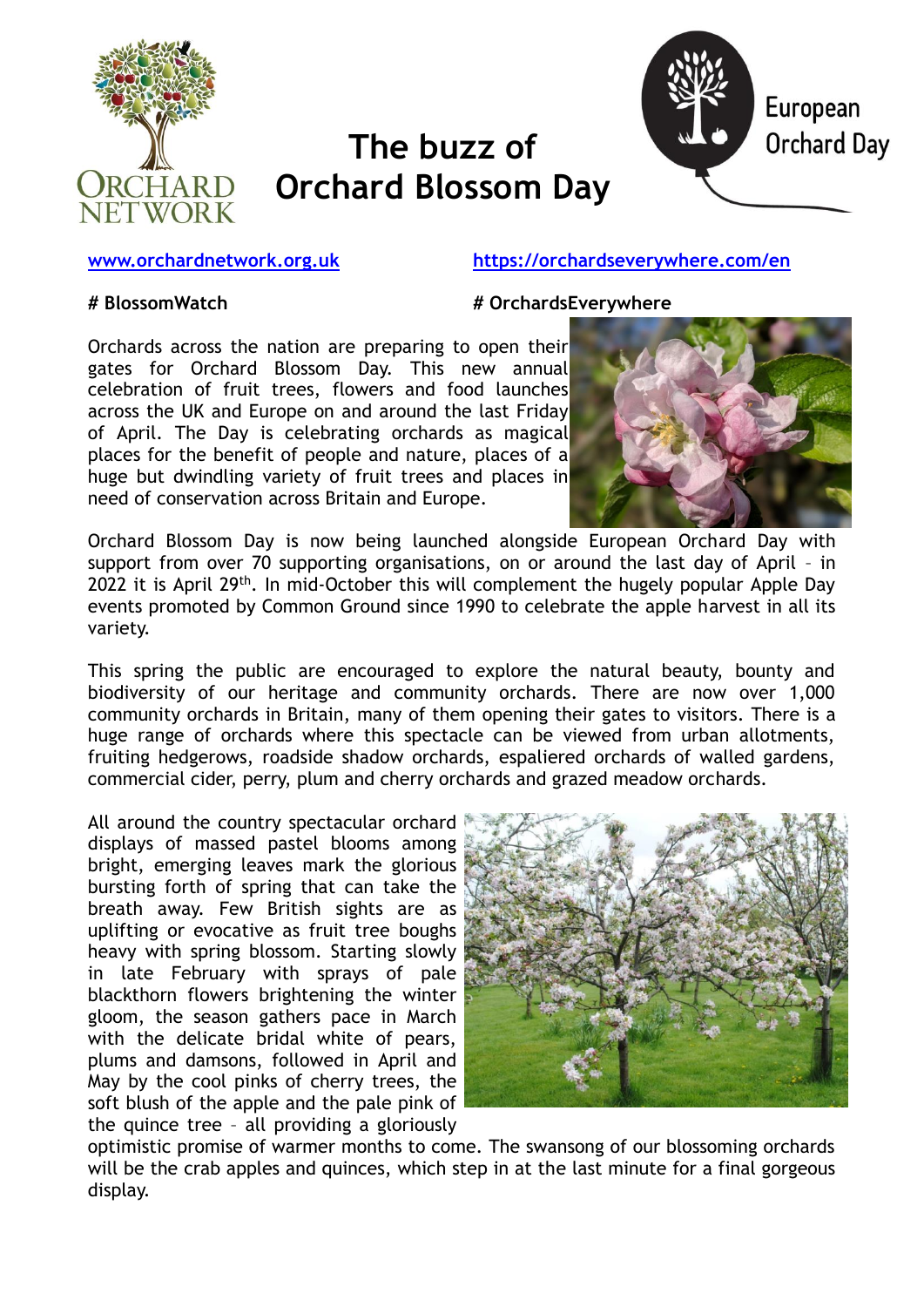The focus will be on enabling local people to visit local orchards with activities for nature lovers, gardeners, foodies and families. Open Orchards will enable visitors to feed their senses on the beauty of fruit tree blossom, the buzz of pollinators, the taste of orchard products, and the fresh spring air. Sadly the last two spring times have coincided with pandemic lockdowns but as Covid concerns ease the blossom will start to appear. A rough rule of thumb suggests cherry, damson and plum in March, pear in April followed by apple until May/June.

## **The promoters**

The UK Orchard Network, promoters of Orchard Blossom Day, is supported by the Peoples Trust for Endangered Species. It is now working with over seventy regional and national organisations to promote the value of traditional orchards through a focus on Blossom time, alongside The National Trust's Blossom Watch.

#### **The conservation of traditional orchards**

Traditional orchards are found across the UK and the rest of Europe but they are a quintessential component of the historic English landscape. They are also important for the range of species they support. Traditional orchards are based on the land management practices which are rapidly disappearing, but which provide excellent conditions for biodiversity to thrive. They are characterised by tall, widely spaced fruit trees with low inputs and low labour but high biological diversity and landscape value.



When managed traditionally, without modern agrochemicals, the biodiversity of old orchards can be comparable to those of ancient woodland, including a number of nationally rare, scarce, or declining species. This diversity was recognised in 2007 when traditional orchards were given Priority Habitat status under the UK Biodiversity Action Plan. The modern equivalent with chemically treated trees growing on restricted, shortlived rootstocks is ecologically muck poorer.

The mosaic of habitats in traditional orchards is becoming increasingly rare due to neglect, intensification of agriculture and pressure from land development. Traditional orchards have suffered dramatic national decline in the 20th century – around 90% between 1950 and 2007 – and losses continue. The People's Trust for Endangered Species, supported by Natural England, created and now curate an inventory of traditional orchards in England and Wales.

### **Blossom time everywhere**

Blossom time is a great opportunity to enjoy watching the orchards' pollinating wildlife. In a single orchard there may be thousands of buzzy bumblebees and honey bees, as well as the other pollinators like solitary mining bees, flies, hoverflies, butterflies and beetles, along with birds that are attracted by the insects which are busy collecting as much nectar as they can to feed